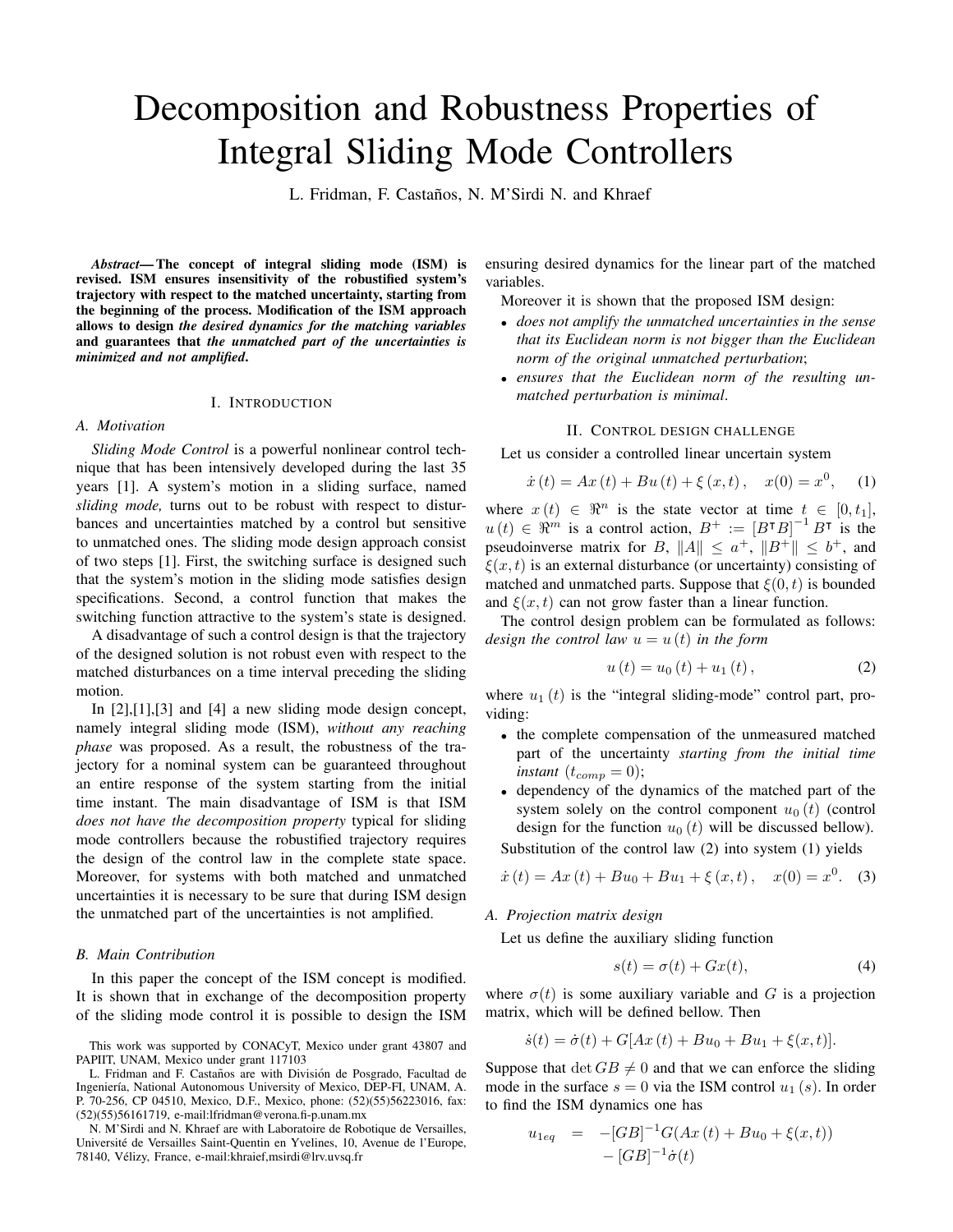Then the ISM dynamics equations have the form

$$
\dot{x}(t) = [I - B(GB)^{-1}G] [Ax(t) + Bu_0 + \xi(t)] -- B(GB)^{-1} \dot{\sigma}(t).
$$
 (5)

Let us design a projection matrix  $G$  such that

- does not amplify the unmatched uncertainties  $\xi_{eq}(x,t)$  =  $\left[I - B(GB)^{-1} G\right] \xi(x,t)$  in the sense that its Euclidean norm is not bigger than the Euclidean norm of the original unmatched perturbation;
- ensures that the Euclidean norm  $\xi_{eq}(x,t)$  of the resulting unmatched perturbation is minimal.

*Proposition* 1:  $B^+$  is a matrix which minimizes the norm of  $\xi_{eq}(x,t)$ , i.e.

$$
B^{+} = \arg\min_{G \in \mathbb{R}^{m \times n}} \left\| \left[ I - B\left( GB \right)^{-1} G \right] \xi \left( x, t \right) \right\|_{2} \quad (6)
$$

Let us remark that

$$
\left\| \begin{bmatrix} I - B\left( GB \right)^{-1} G \end{bmatrix} \xi \left( x, t \right) \right\|_2 =
$$
  

$$
\left\| \xi \left( t \right) - B\left( GB \right)^{-1} G \xi \left( x, t \right) \right\|_2 = \left\| \xi \left( x, t \right) - B \varphi \right\|_2
$$

where  $\varphi = (GB)^{-1} G\xi(x,t)$ . Thus, problem (6) can be rewritten in the form:

$$
\varphi_0 = \arg\min_{\varphi \in \Re^m} \left\| \xi(x, t) - B\varphi \right\|_2,
$$

which has  $\varphi_0 = B^+ \xi(x,t)$  as solution (see [5]). Taking  $G =$  $B^+$  we will have:

$$
(GB)^{-1} G\xi (x,t) = B^{+} \xi (x,t) = \varphi_0
$$

which implies (6).

*Proposition* 2: The unmatched perturbation  $\xi_{eq}(x,t)$  =  $[I - BB^+] \xi(x, t)$  is not amplified, i.e.

$$
\left\| \left[I - BB^+\right] \right\|_2 = 1.
$$

Let  $\mu(D)$  be the largest eigenvalue of D and  $\nu(D)$  the smallest eigenvalue of D. Let us denote the Euclidean norm of a real matrix as

$$
||D||_2 = \left(\text{largest eigenvalue of } D^T D\right)^{1/2}
$$
  
=  $\left(\mu(D^T D)\right)^{1/2}$ 

we have that

$$
\left\| \begin{bmatrix} I - BB^+ \end{bmatrix} \right\|_2 = \left( \mu \left( \begin{bmatrix} I - BB^+ \end{bmatrix}^T \begin{bmatrix} I - BB^+ \end{bmatrix} \right) \right)^{1/2}
$$

since  $[I - BB^+]^T[I - BB^+] = [I - BB^+]$ , and from the properties of eigenvalues  $(I + D)x = (1 + \lambda)x$  ( $\lambda$  is an eigenvalue of  $D$ ). Then

$$
\left\| \begin{bmatrix} I - BB^+ \end{bmatrix} \right\|_2 = \left( \mu (I - BB^+) \right)^{1/2} \tag{7}
$$

$$
= (1 - \nu (BB^+))^{1/2}.
$$
 (8)

Now, let  $\lambda$  be any eigenvalue of  $BB^+$ , since the matrix  $(B^T B)^{-1}$  can be represented as  $(B^T B)^{-1/2} (B^T B)^{-1/2}$ , the following is obtained

$$
\lambda x = BB^{+}x = B(B^{T}B)^{-1}B^{T}x
$$
  
\n
$$
\lambda x^{T}x = x^{T}B(B^{T}B)^{-1/2}(B^{T}B)^{-1/2}B^{T}x
$$
  
\n
$$
= ||(B^{T}B)^{-1/2}B^{T}x||^{2} \ge 0,
$$

which means that  $\lambda > 0$ . The matrix  $BB^+$  is singular, that is why at least one eigenvalue is equal to zero, hence  $\nu (BB^+)$  = 0. Then from (8) it follows that

$$
\left\| \begin{bmatrix} I - BB^+ \end{bmatrix} \right\|_2 = 1.
$$
  
So it is reasonable to select  $G = B^+$ .

## *B. Transformation of the state*

Let us split system (3) in two parts, one corresponding to the matched and another to the unmatched coordinates of uncertainties. Let us do so by defining the following nonsingular transformation:

$$
T:=\begin{bmatrix} B^\perp \\ B^+ \end{bmatrix},
$$

where  $B^{\perp} = \text{In}(I - BB^+); \text{In}(X)$  means the linearly independent rows of X,  $||A|| \le a^+$ ,  $||B^+|| \le b^+$ .

Applying transformation  $T$  to system  $(3)$ 

$$
z(t) = \begin{bmatrix} z_1(t) \\ z_2(t) \end{bmatrix} := Tx(t) = \begin{bmatrix} B^\perp x(t) \\ B^\perp x(t) \end{bmatrix}
$$

one has

$$
\begin{bmatrix} \dot{z}_1(t) \\ \dot{z}_2(t) \end{bmatrix} = \begin{bmatrix} F_{11}z_1 + F_{12}z_2 + B^\perp \xi \left( T^{-1}z, t \right) \\ F_{21}z_1 + F_{22}z_2 + u_0 + u_1 + B^+ \xi \left( T^{-1}z, t \right) \end{bmatrix} \tag{9}
$$

#### *C. Design of the auxiliary function*

Let's try to define an integral sliding mode surface such that the linear part of the equation for  $z_2$  in system (9) will have the form  $F_{21}^d z_1 + F_{22}^d z_2$ .

Define the auxiliary "sliding" function  $s(z, t) \in \mathbb{R}^m$  as

$$
s(z,t) = \sigma(z,t) + z_2,\tag{10}
$$

where  $\sigma(z, t)$  is an auxiliary variable which will be defined bellow. Then, it follows that

$$
\dot{s}(z,t) = \dot{\sigma}(z,t) + F_{21}z_1 + F_{22}z_2 ++u_0 + u_1 + B^+\xi(T^{-1}z,t).
$$
 (11)

The next step is to select the auxiliary variable  $\sigma$  as the solution to the following Cauchy problem

$$
\dot{\sigma}(z,t) = -u_0 - F_{21}^d z_1 - F_{22}^d z_2,
$$
  
\n
$$
\sigma(z(0),0) = -z_2(0).
$$
\n(12)

Then the equation for the function  $s(z, t)$  becomes

$$
\dot{s}(z,t) = -(F_{21}^d - F_{21})z_1 - (F_{22}^d - F_{22})z_2 ++ u_1(z,t) + B^+\xi (T^{-1}z,t) \qquad (13)
$$
  

$$
s(z(0),0) = 0.
$$